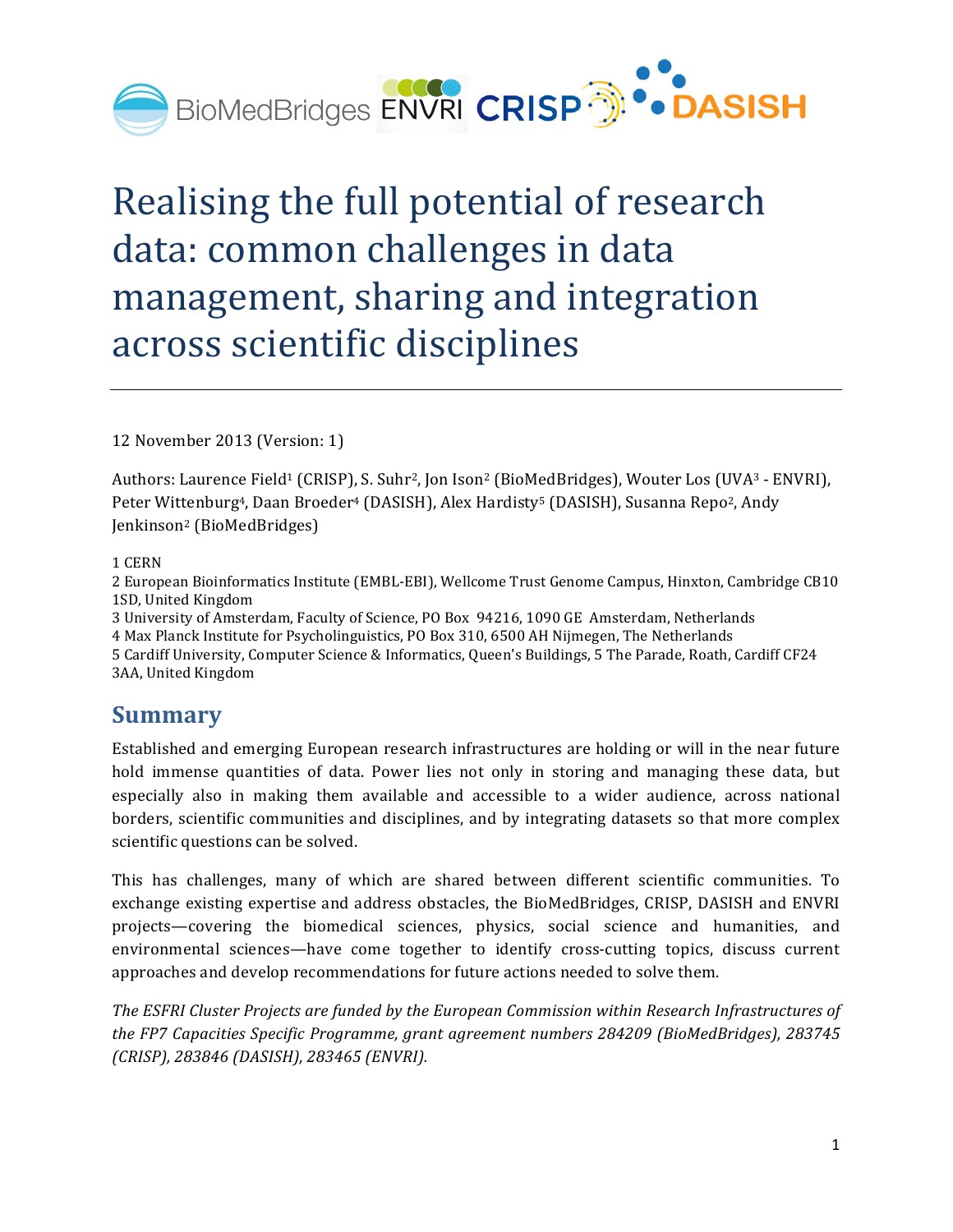## **Introduction**

The quantity of data held by established and emerging research infrastructures in Europe is immense and, with the emergence of new technologies (such as high-throughput genome sequencing or X-ray free-electron lasers), growing exponentially. In parallel, the awareness of big data and the absolute importance of data management, processing, analysis and sharing has increased dramatically over recent years. While scientific disciplines have previously addressed data-related issues themselves and mostly within their own communities, the current and future challenges—which may be technological, sociological and/or economic—have become too large for this approach. In addition, it is becoming increasingly clear that, while there are discipline-specific topics with respect to data, there is a large number of problems that are shared between disciplines.

The BioMedBridges, CRISP, DASISH and ENVRI projects have come together in an effort to identify these shared challenges. The projects represent "clusters" of research infrastructures in different disciplines—biomedical sciences, physics, social sciences and humanities (SSH), and environmental sciences—on the European Strategy Forum for Research Infrastructures (ESFRI1) roadmap and thus span a tremendously wide range of scientific communities and cultures. Given this diversity, identifying the commonalities is anything but trivial. In this context, the current publication should be seen as a first working paper that is prepared in an effort to support further discussions.

# **The four ESFRI Cluster Initiatives**

## **BioMedBridges**

BioMedBridges brings together BBMRI (biobanks), EATRIS (translational research), ECRIN (clinical trials), ELIXIR (bioinformatics and life science data), Infrafrontier (mouse disease models), ERINHA (contagious diseases), EU-OPENSCREEN (cheminformatics and chemical screening platforms), EMBRC (marine model organisms, analysis platforms and metagenomics), Euro-BioImaging (biological and medical imaging) and INSTRUCT (structural biology).

Combined, the significant data resources in the biological and biomedical sciences will help answer complex and important scientific questions, but there are substantial challenges in accessing and sharing this data across the domains. To address this, the BioMedBridges consortium aims to define, implement and deliver data interoperability across their domains. Each of these RIs has specialised computational and data resources. Well-defined use cases, the implementation of which depends on the exchange of information across domains and between multiple BMS RIs, drive the development of computational 'data and service' bridges. The use cases include for example the identification of treatment options for cancer patients by linking drug screen with genomic data, or translating data between mouse model organisms and human clinical information for diabetes and obesity. A central objective is to implement interoperable standards and ontologies across the different data resources and services to allow correlative analysis. Public data will be made freely and widely accessible through these standard interoperable services. Where sensitive data is shared, such as medical information or data protected by Intellectual Property, standards for secure and restricted access are identified and implemented.

<sup>1</sup> http://ec.europa.eu/research/infrastructures/index\_en.cfm?pg=esfri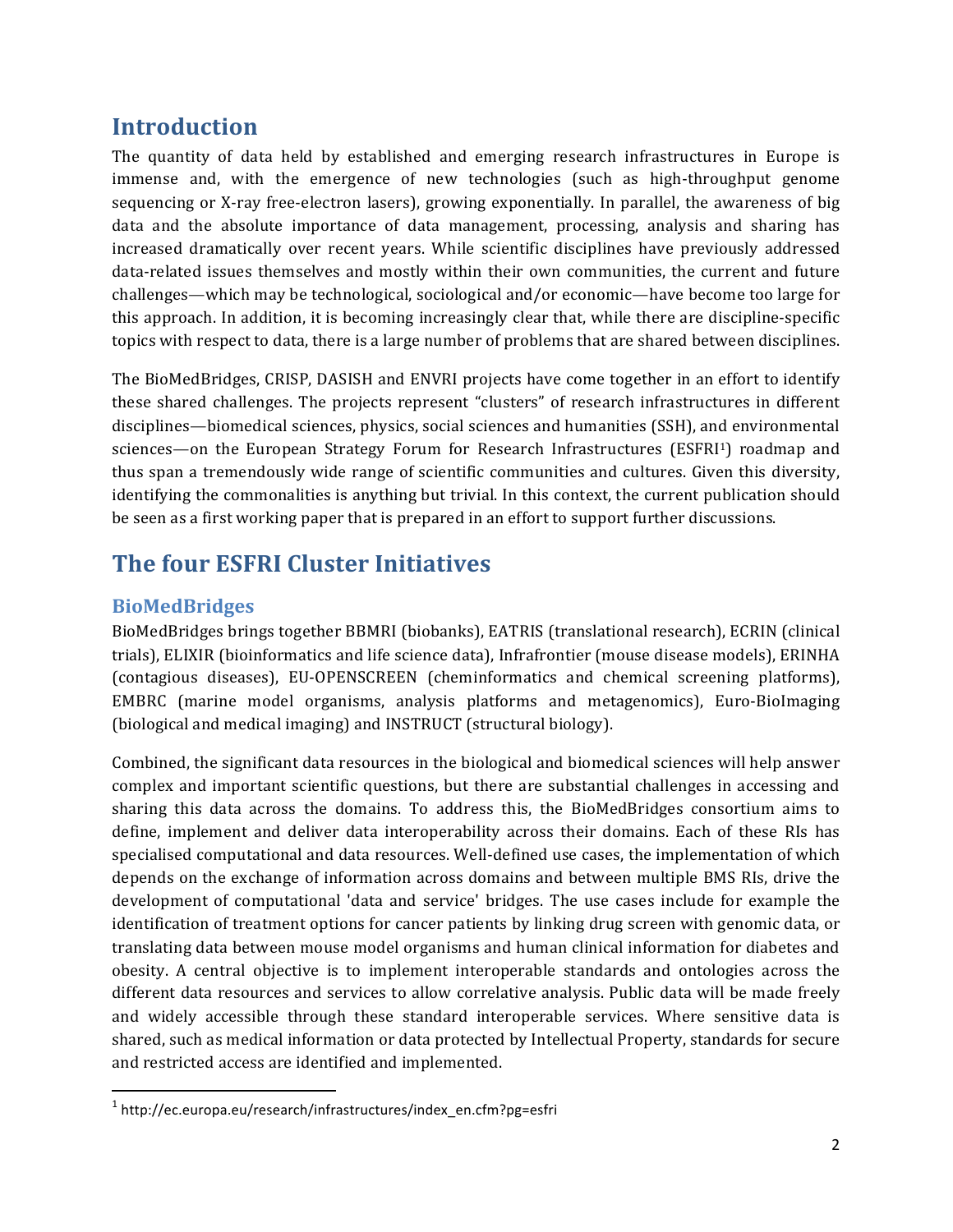#### **CRISP**

CRISP includes ESRF, EuroFEL, and European XFEL (photon sciences); ESS, ILL (neutron science); FAIR (antiproton and ion research); ILC-HiGrade, SLHC, GANIL-SPIRAL2 (particle physics); ELI (photon science and nuclear physics), SKA (astrophysics).

The Cluster of Research Infrastructures for Synergies in Physics (CRISP) project brings together eleven Research Infrastructures (RIs) in the domain of physics. The objective is to build collaborations that create long-term synergies which will enhance efficiency and attractiveness. The CRISP project focuses on four R&D topics that are of utmost importance for these RIs: Accelerators, Instruments & Experiments, Detectors & Data Acquisition, and Information Technology (IT) & Data Management. In the area of Data Management, new initiatives and approaches are required to cope with the ever-increasing flow of scientific data produced by the next generation of detectors, and a joint effort to establish the base elements of adequate platforms for the processing, storage and access to data is required.

#### **ENVRI**

ENVRI includes LifeWatch (biodiversity and ecosystem observations), EPOS (earthquakes and volcanoes observations), ICOS(greenhouse monitoring), EISCAT 3D (space and upper atmospheric physics), EMSO (deep seas observations), and EuroArgo (open seas observations). ENVRI also interacts with IAGOS (aircraft for global observations) and SIOS (Svalbard arctic Earth observations).

The central goal of the ENVRI project is to draw up guidelines for the common needs of the environmental ESFRI projects and to implement common solutions, with a special focus on issues such as architectures, metadata frameworks, data discovery in scattered repositories, visualization and data curation. This will empower the users of the collaborating environmental research infrastructures and enable multidisciplinary scientists to access, study and correlate data from multiple domains for "system level" research. The collaborative effort will ensure that each infrastructure can fully benefit from the integrated new ICT capabilities beyond the project duration by adopting the ENVRI solutions as part of their ESFRI implementation plans. In addition, the result will strengthen the European contributions to GEOSS (the Global Earth Observation System of Systems). All nine Social Benefit Areas<sup>2</sup> identified and addressed by GEO-GEOSS<sup>3</sup> will take advantage of such approach.

#### **DASISH**

DASISH consists of CLARIN (linguistics), DARIAH (arts and humanities), CESSDA (social sciences), SHARE (research on aging societies) and ESS (European social sciences survey).

DASISH brings together all five ESFRI research infrastructure initiatives in the social sciences and humanities (SSH). The goal is to determine areas of possible synergies in the infrastructure development and to work on a few concrete joint activities to do cross-fertilization and to harmonize approaches and knowledge where possible. DASISH has identified four major areas of

<sup>2</sup> http://tinyurl.com/oxs4z95

<sup>3</sup> http://www.earthobservations.org/geoss.shtml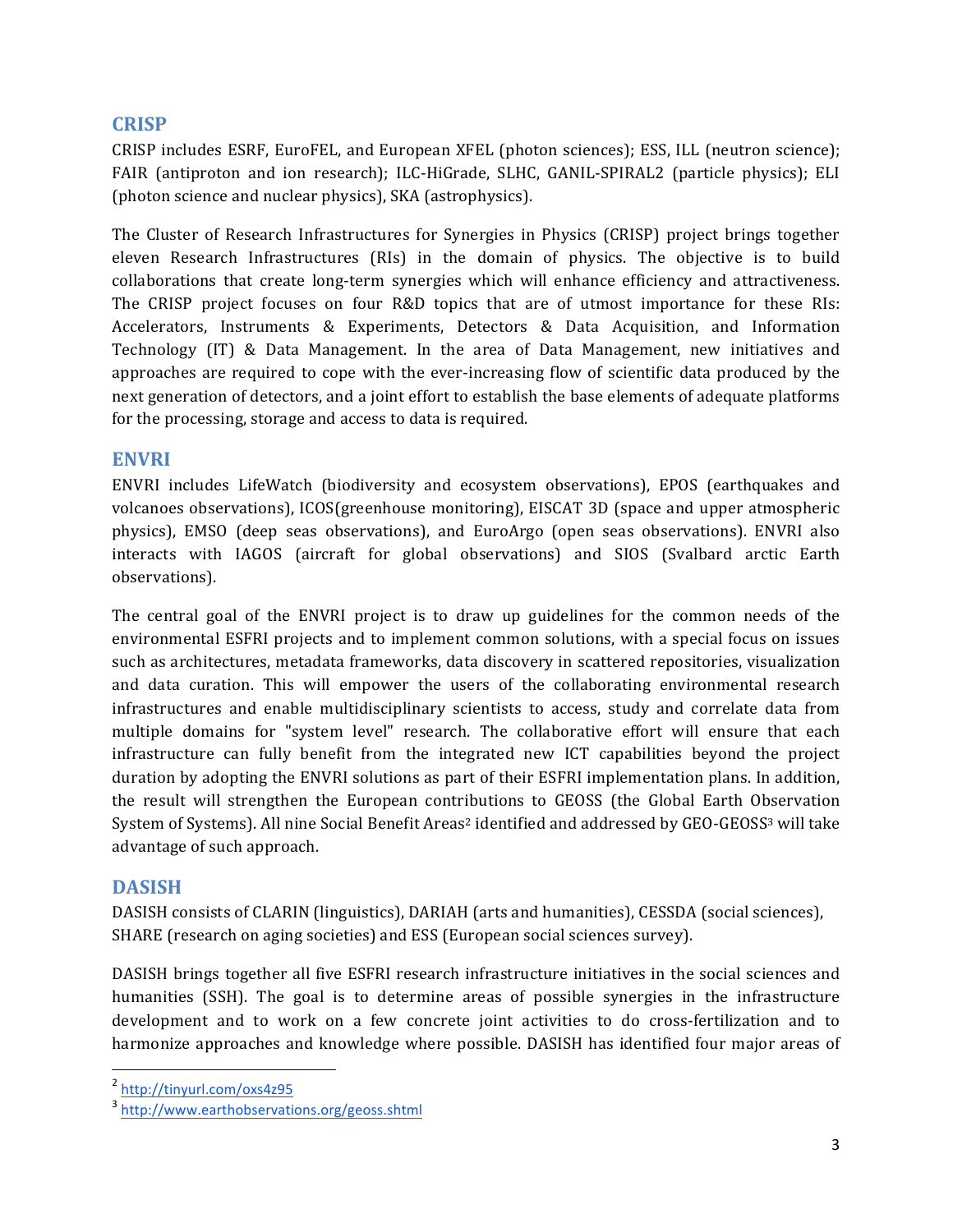activity namely data quality, data archiving, data access and legal and ethics aspects. With respect to data quality the big challenge is to find methods that allow to better integrate data created in a cross-disciplinary and cross-border setting. Data access covers a whole bunch of different activities such as establishing a joint tools and knowledge registry to create a common marketplace, establishing a joint metadata domain on data, extending the knowledge about AAI solutions and creating a start-up federation, studying methods and advancing tools for web-based annotation and studying workflow systems and common requirements. With respect to archiving DASISH wants to identify operational and trusted deposit services and work on requirements for policy rules.

## **Inventory of common topics**

Initially, sixteen topics of common interest were identified (Table 1). Interestingly, almost all of them apply to all four disciplines: only two apply to all four except physics and one to all except physics and biomedical sciences. As may be expected, the former two (that do not apply to physics) are related to semantics and semantic interoperability and the latter one topic (that only applies to SSH and environmental sciences) to dynamic data management. A proposed user community body, reference models and education and training are seen as supporting activities. The definition of these sixteen topics provides an excellent basis for further discussions.

#### **Data identity**

The need for researchers to publish their data and for other researchers to access and cite that data in a standardised way is recognized across scientific disciplines<sup>4</sup>. Data citations enable the attribution of credit for those who created the data—which can in itself be a mechanism to encourage data sharing—and the establishment of provenance of the data. Standards and practices to enable data citation are necessary to promote sharing and reuse of research data across disciplines, so that the full potential of the data may be achieved.

Persistent Identifiers (PIDs) have been used for many years to identify publications, for example the ISBN and DOI systems. Similarly, all data objects created as a result of the scientific process should be registered and assigned a PID. PID records, at a minimum, describe the data in terms of its location (such as a URL) and fingerprint information, to facilitate integrity checks and access. These PIDs can then be associated for example to metadata.

The current data registry landscape is fragmented with many different offerings. The DONA-guided Handle System and its instantiations, such as DOI and EPIC, might be suitable for some disciplines to uniquely identify data (and other digital objects such as scientific workflows) as the basic infrastructure and tooling are already in place. In other cases, specialised data registries serve their domain well. Steps now need to be taken towards a truly scalable registry system that is open to all interested disciplines worldwide and which enables data repositories to contribute to an open ecosystem for the long-term identification of scientific data. Ideally, such a worldwide system might federate the curation of datasets and enable ad-hoc sharing and collation of metadata for practical purposes.

<sup>4</sup> https://www.jstage.jst.go.jp/article/dsj/12/0/12\_OSOM13-043/\_pdf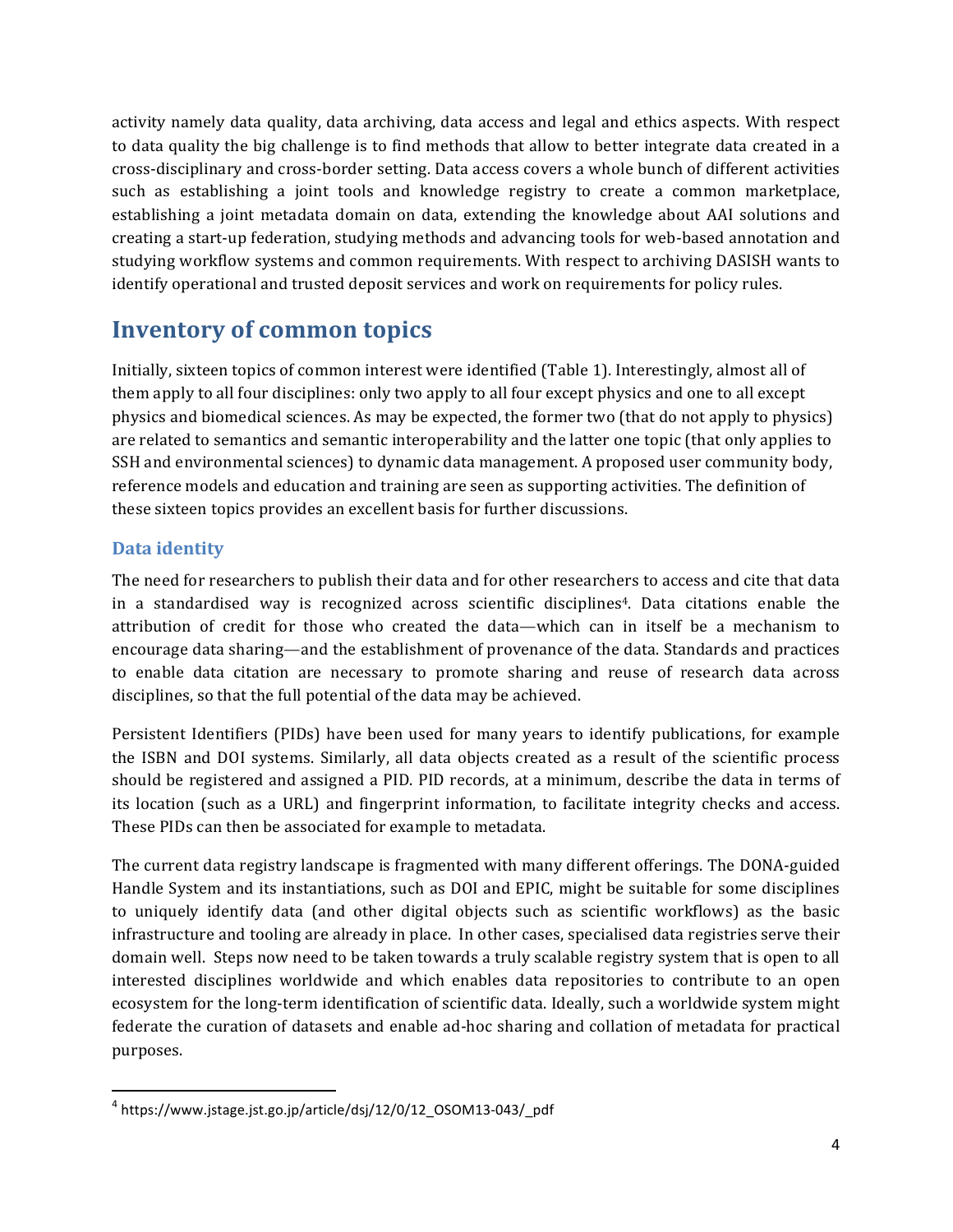|                                  | <b>CRISP</b> | <b>ENVRI</b> | <b>DASISH</b> | BioMedBrid |
|----------------------------------|--------------|--------------|---------------|------------|
| Data identity                    |              |              |               |            |
| Software identity                |              |              |               |            |
| Data continuum                   |              |              |               |            |
| Concept identity                 |              |              |               |            |
| User identity management         |              |              |               |            |
| Common Attribute Scheme          |              |              |               |            |
| Common data standards and        |              |              |               |            |
| Service discovery                |              |              |               |            |
| Service market places            |              |              |               |            |
| Integrated data access and       |              |              |               |            |
| Data storage facilities          |              |              |               |            |
| Data curation                    |              |              |               |            |
| Privacy and security             |              |              |               |            |
| Dynamic data management          |              |              |               |            |
| Semantic annotation and bridging |              |              |               |            |
| <b>User Community Body</b>       |              |              |               |            |
| Reference models                 |              |              |               |            |
| Education & training             |              |              |               |            |

Table 1 Data-related topics of common interest between the four cluster initiatives (shaded fields **indicate interest)** 

#### **Software identity**

Just as with scientists and data, there is also a need for developers to publish their software and for other developers and researchers to access and cite it in a standard way. The traditional literature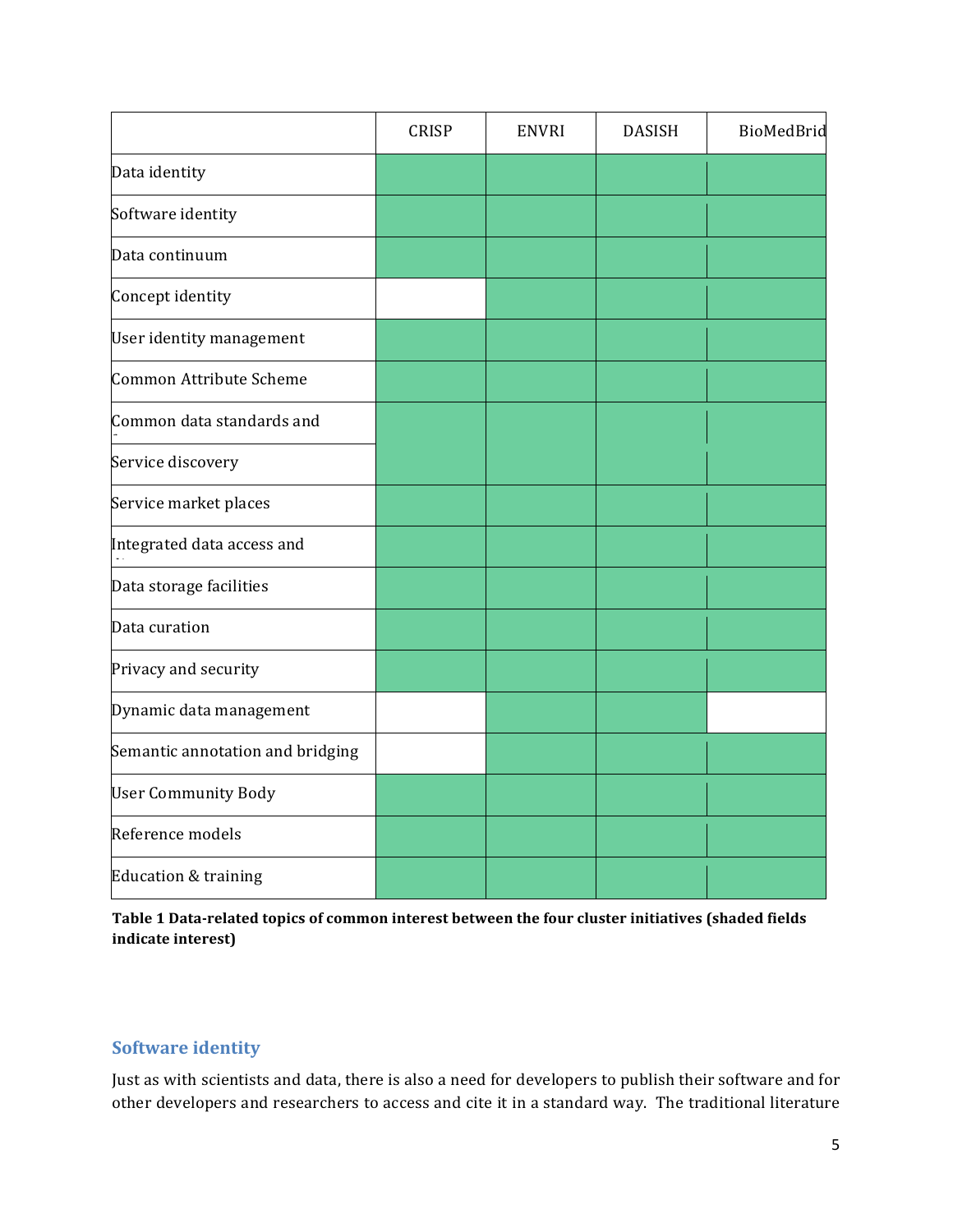is not the ideal medium for this, especially for developers who prefer developing to writing papers, and for software that is generally volatile. In addition, scientific data objects are increasingly created automatically by software as part of scientific workflows, rather than the traditional human-driven manual process. For example, complex sensors may invoke a software process that performs many transformational operations, while complex scientific workflows may employ Web service components, which tend to be volatile, subject to updates and other changes.

Changes in complex computational systems make it difficult to understand exactly what software components and sensors were used to generate data objects. As a result, the science that relies on these computations suffers from a lack of repeatability and reproducibility. This is especially challenging where the software or an online service is developed using a continuous integration process. Similarly, ordered (orchestrated) software services are bundled, for example within workflow software, to define scientific analysis pipelines. Workflows themselves can also be seen as aggregations (here: sequentially executed software components) that need to be identifiable and citable. 

Specific software components, workflow descriptions and other digital research objects<sup>5</sup> need to be identified by means of PIDs that resolve to metadata providing the attributes needed for practical applications<sup>6</sup>, including for example version information, contact details and other provenance information. Software citations should enable the attribution of credit to developers, help establish software provenance and promote sharing and reuse of software.

#### **Data continuum**

Scientific data is increasingly produced automatically and typically follows a data creation cycle. In this continuous process, new versions and objects are created, stored, registered and hence made referable (registered) and in some cases even citable. The latter includes a quality statement as the object (data) has been published by a researcher, thus endorsing its quality. This leads to a continuum (the data continuum) of objects from raw data to publications, all of which are referable or citable data objects.

An implication of the data creation cycle is that there is a need for different levels of visibility and persistency for the objects, including software and workflows, that may need to be referenced. Data must be linked in a way which ensures that this continuum can be traversed. Working from the assumption that data is referenced using a PID, high-quality metadata to enable smart algorithms to ascertain the data flows, source-sink relationships, versioning etc., are required. Increasingly, Virtual Collections (VC), which are identifiable and hence referable or citable objects, are being built to aggregate data objects for various purposes.

#### **Concept identity**

In many cases, scientific data (including metadata) is not only numeric but includes terms that convey semantics. To understand such data, the terms must be interpreted. Missing terms and

<sup>&</sup>lt;u> 1989 - Johann Stein, markin film yn y breninn y breninn y breninn y breninn y breninn y breninn y breninn y b</u> <sup>5</sup> http://eprints.ecs.soton.ac.uk/18555

 $6$  The working group "Associated Types" in the RDA initiative is investigating this problem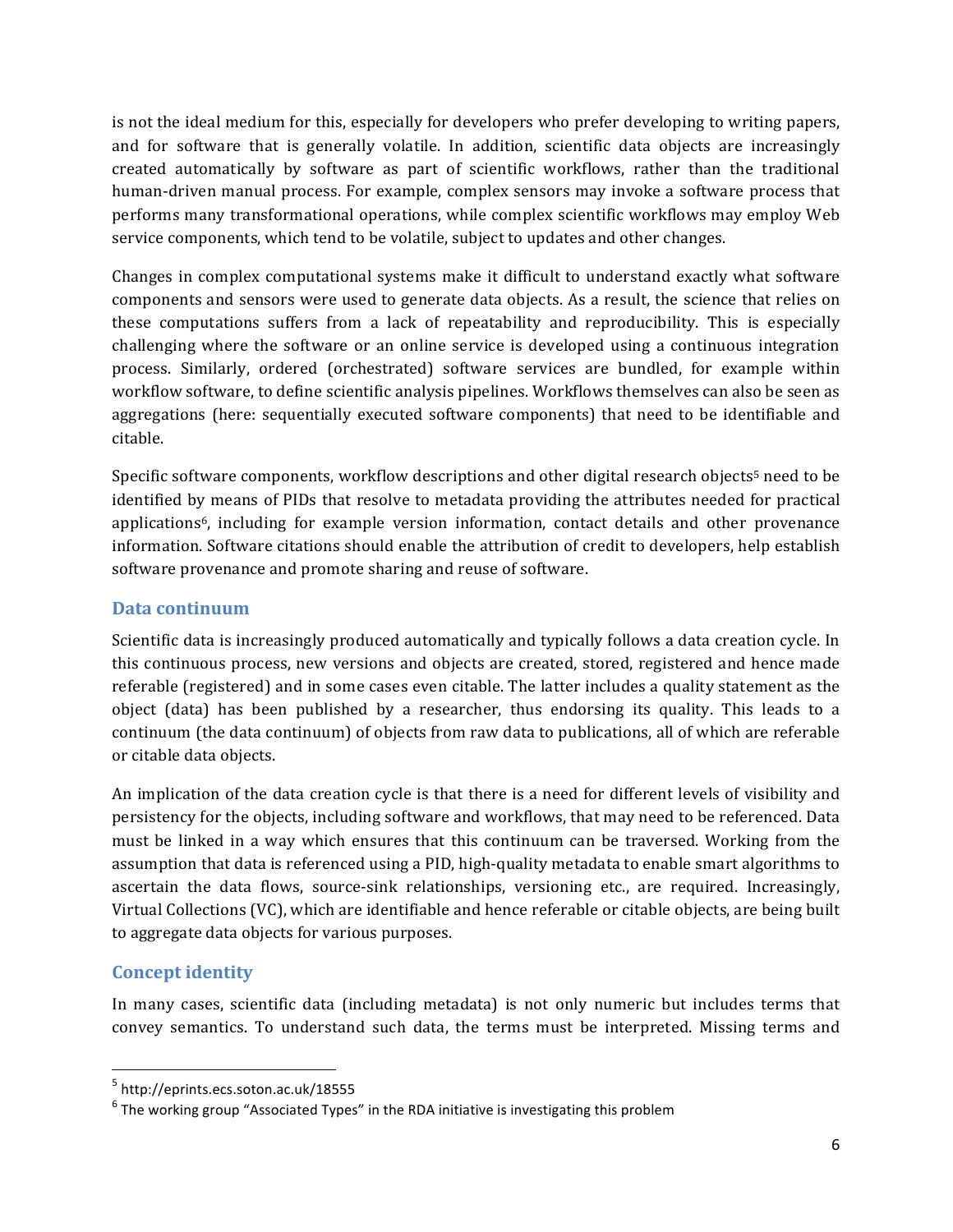inaccurate or ambiguous definitions of the concepts present a barrier to interpretation and hence re-use of the data in question.

In addition, semantics may shift over time. Semantic interoperability, already a difficult task, becomes impossible when the use of terms and semantics are not controlled. There is an urgent need for sustainable open concept registries (structured concept lists, thesauri, ontologies, controlled vocabularies etc.) that can be used by scientific communities to define, register and share their concepts.

Overall, semantic interoperability faces general technological, sociological and economic challenges. Technological challenges lie in the process of applying ontologies in data curation. The process is expensive, due in part to the complex nature of the work—dealing with variability, inconsistency and ambiguities in the original human descriptions and in the labour-intensive nature of performing curation. Even when curators are using ontologies, this does not guarantee interannotator agreement as there is often an interpretation involved. Solutions to this require appropriate tooling that can perform consistently across data but which is informed by human knowledge. The Zooma<sup>7</sup> tool, for example, aims to underpin the matching of sections of text to ontologies by repeating previous human-based assertions. It is a large knowledge base of 'curation rules' that allows past curation to be repeated consistently. Such approaches also offer the benefit of providing information on provenance as to when an assertion was made and entered into the tool and by whom, offering an audit trail from original data to ontology-annotated data. This also enables updates of inconsistencies en masse in a consistent manner.

On the sociological side, although ontologies and semantic descriptions have proven essential for example in the life sciences and bioinformatics, agreement on ontologies as 'standards' for a given domain can be divisive, sometimes causing branching and duplication of efforts. Accepting disagreements and capturing areas where people do not agree (semantically and explicitly) are currently avoided as they are seen as representing a failure to reach consensus. However, such disagreements are often reflective of areas of science where consensus can also be hard to reach, and it may be worth capturing these areas in a more formal way. Finally, contributing to ontologies can be time consuming, and credit is often diluted such that the necessary effort is difficult to justify and ultimately avoided.

There are real economic consequences from the general misconception, especially by funding bodies, that most of the ontologies that are required for semantic descriptions 'are built'. This is not the case: science continuously evolves and an ontology that becomes moribund after a three year project will naturally become out of date, limiting its usefulness. The benefits of long-term sustainability are clear with projects such as the Gene Ontology<sup>8</sup>.

#### User identity management

The amount of research data that is available and needs to be accessed by users is increasing dramatically. Open data accessible via the Internet fosters re-usage, re-purposing, enrichment and

<sup>7</sup> http://www.ebi.ac.uk/fgpt/zooma/

<sup>8</sup> http://www.geneontology.org/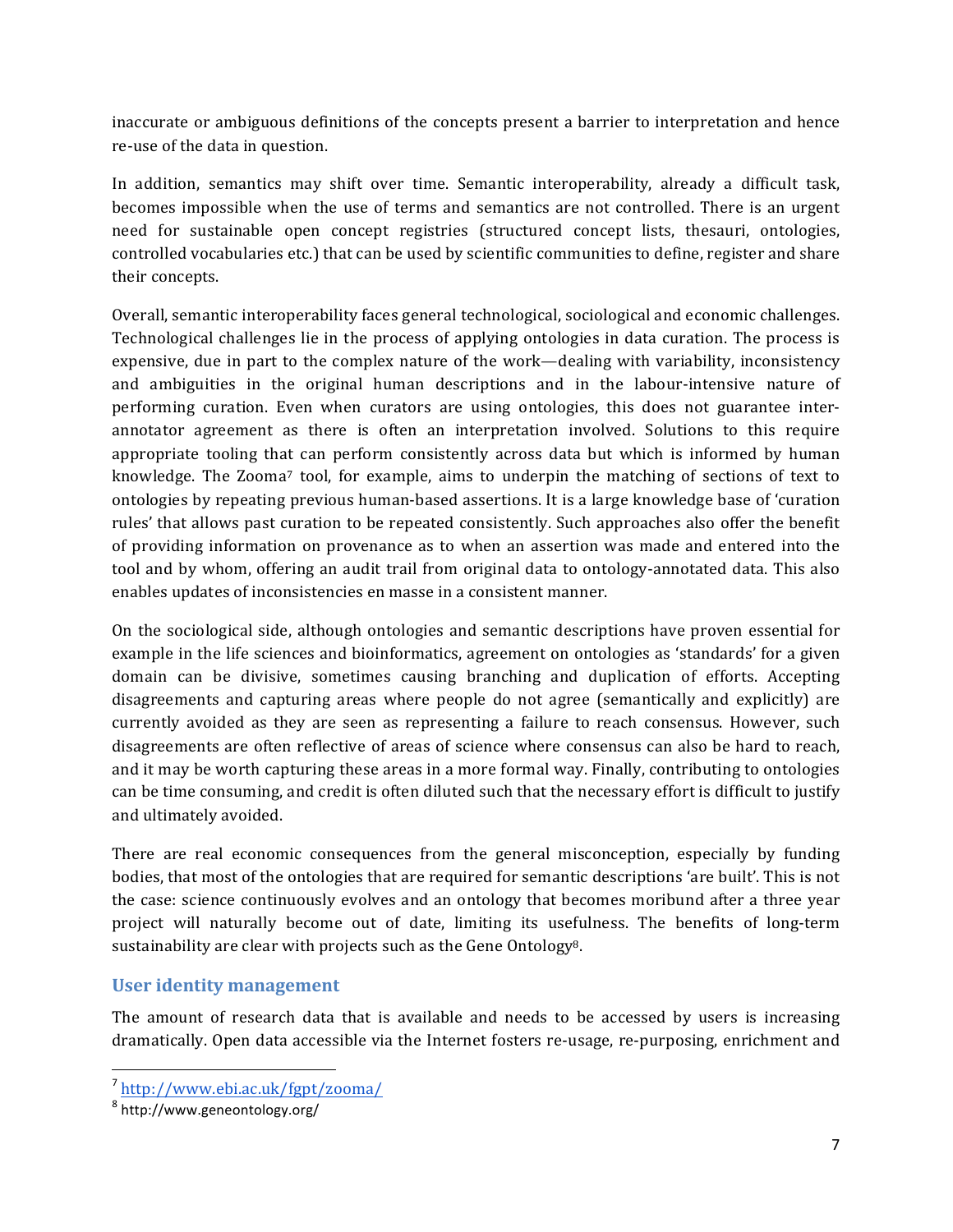creation of new data not only by scientific researchers but also, increasingly, by anyone who would like to contribute to the scientific effort, such as the citizen scientist. To ensure trust in the scientific output produced it is not only necessary to identify the data, software and processes used, but also who created and used those objects in the data continuum. As data access crosses national and organisational borders, there is a need for interoperable systems for registration of the identities of the actors involved (user identity management).

From the biomedical sciences perspective, in order to coordinate user identities internationally, a number of known obstacles must be removed: an agreed list of minimum user-related attributes (e.g. email address and home institute) that are needed by service providers must be released by identity federations (e.g.  $GÉANT$  and TERENA) and subsequently passed on by interfederation (e.g. eduGAIN). The user authentication and attributes must be reliable and up to date to ensure that the community data service providers can trust them up to a certain standard. In addition, there must be trusted attribute providers (such as  $REMS<sup>9</sup>$ ) that the data service providers can build on, adding information on fine-grained access rights of the users to the user-related attributes that are supplied by the identity federations. This information is then in turn carried around by the identity federations (SAML 2.0).

#### **Common attribute scheme**

A key challenge in research data management is the access management of increasingly large, valuable datasets. In some cases, access to data needs to be controlled (e.g. in the case of sensitive or personally identifiable data or data underlying certain restrictions, such as embargoes or copyrights), to ensure that the data in question is used only for the intended purpose (and, again in the case of e.g. personally identifiable data, appropriate consent is available).

It is becoming apparent that there are huge advantages in terms of efficiency, security and trust in using federated identity management (FIM) vs. local log-on portals that need to be maintained for each dataset separately. With FIM and a common User Identity, service providers can refrain from using local log-on portals and instead delegate authentication to so-called identity providers or their agents. For more fine-grained access control however, proper authorisation is still required on the service (or data) provider side. Such authorisation is based on attributes attached to the digital (user) identity. Currently, attribute values are neither always consistently populated nor homogeneous. Hence, a commonly agreed scheme of attributes with widely and consistently defined values is needed.

#### **Common data standards and formats**

Common data standards and formats are required so that data can be shared widely and to enable reuse or repurposing of existing software tools without costly modifications. In order to share data (and software), either for validation or repurposing, that data needs to be understood in terms of its syntax (format/structure), meaning (concepts/semantics) and, ideally, the context in which it was generated (provenance).

<sup>9</sup> https://tnc2013.terena.org/core/presentation/18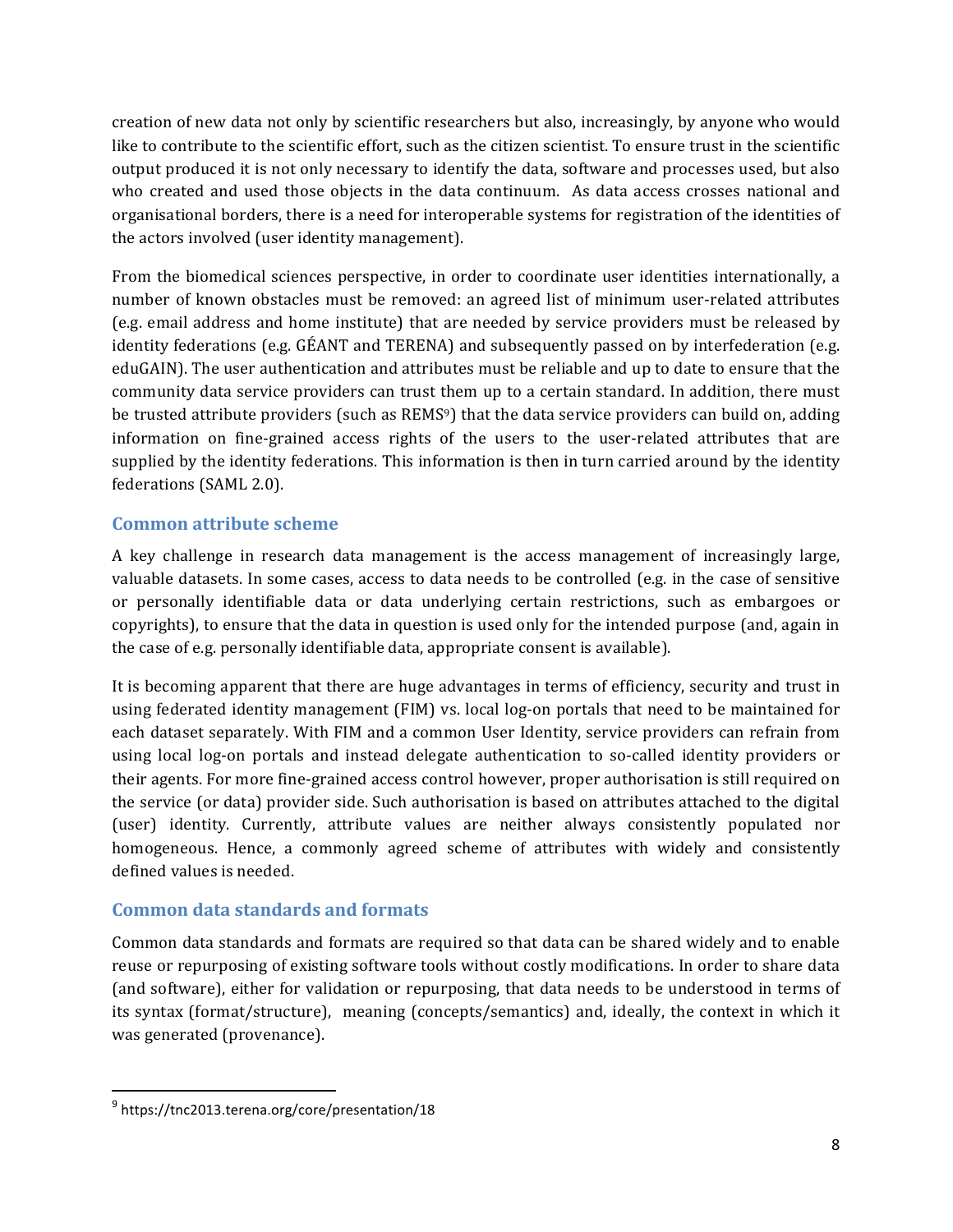Use of different standards and formats is a major barrier to data sharing. In addition, demand for tooling to support the standards and formats increases, creating a vicious cycle and resulting in a big loss of efficiency. The promotion of common standards and formats is therefore required for data and metadata descriptions, including provenance.

Both "top-down" and "bottom-up" (grass-roots) approaches must be used to encourage diverse scientific communities to use common data and metadata standards. There are several successful examples: in genomics, widely accepted standards have emerged organically while, in biology, the Proteomics Standards Initiative<sup>10</sup> has managed to rationalise data sharing and access. Top-down and bottom-up approaches are complementary: bottom-up input must be secured for disciplinespecific items, and support and encouragement from the top down must be given to start making data interoperable over a wider range of scientific disciplines. Ideally—as the application of certain standards is spread over increasingly wide areas—there will eventually be fewer and fewer interfaces in the system.

Several disciplines have had successes in the establishment of widely accepted syntactic standards for specific data types. Often this is achieved through the activities of influential organisations, but in areas where no such *de facto* candidates exist, a specific collaborative standardisation initiative is required.

The fact that a worldwide, consistent and comprehensive solution to register models, schemas and (complex) scientific data types and formats is missing makes crosswalks and re-use enormously difficult. For example, it is almost impossible for an occasional user who found a useful document of an unknown type to quickly visualize the content.

#### **Service discovery**

Access to e-infrastructure has become indispensable for scientific research. Since e-infrastructure is composed of many independent services that may be managed by autonomous service providers, the ability of the user to discover suitable services—services that will enable them to conduct their research—can be difficult. Discoverability of services within and across different e-infrastructures is imperative and a precondition for their utilisation.

A coherent and comprehensive approach is required to achieve visibility of tools and services within the specialised domains and, eventually, across disciplines and countries. In addition, a feasibility study to assess the potential of re-usable services would be highly useful. In any case, there is great potential for knowledge exchange across the disciplines and also, possibly, for technical exchange, e.g. sharing of winning strategies for building registries, sharing code and sharing metadata, if this is shown to be useful. Finally, registries may also be the starting point to support workflow orchestration, including across discipline boundaries. All of this is absolutely predicated upon registries that are sustainable, which can best be achieved by federating the curation burden amongst the community of service providers.

<sup>10</sup> http://www.psidev.info/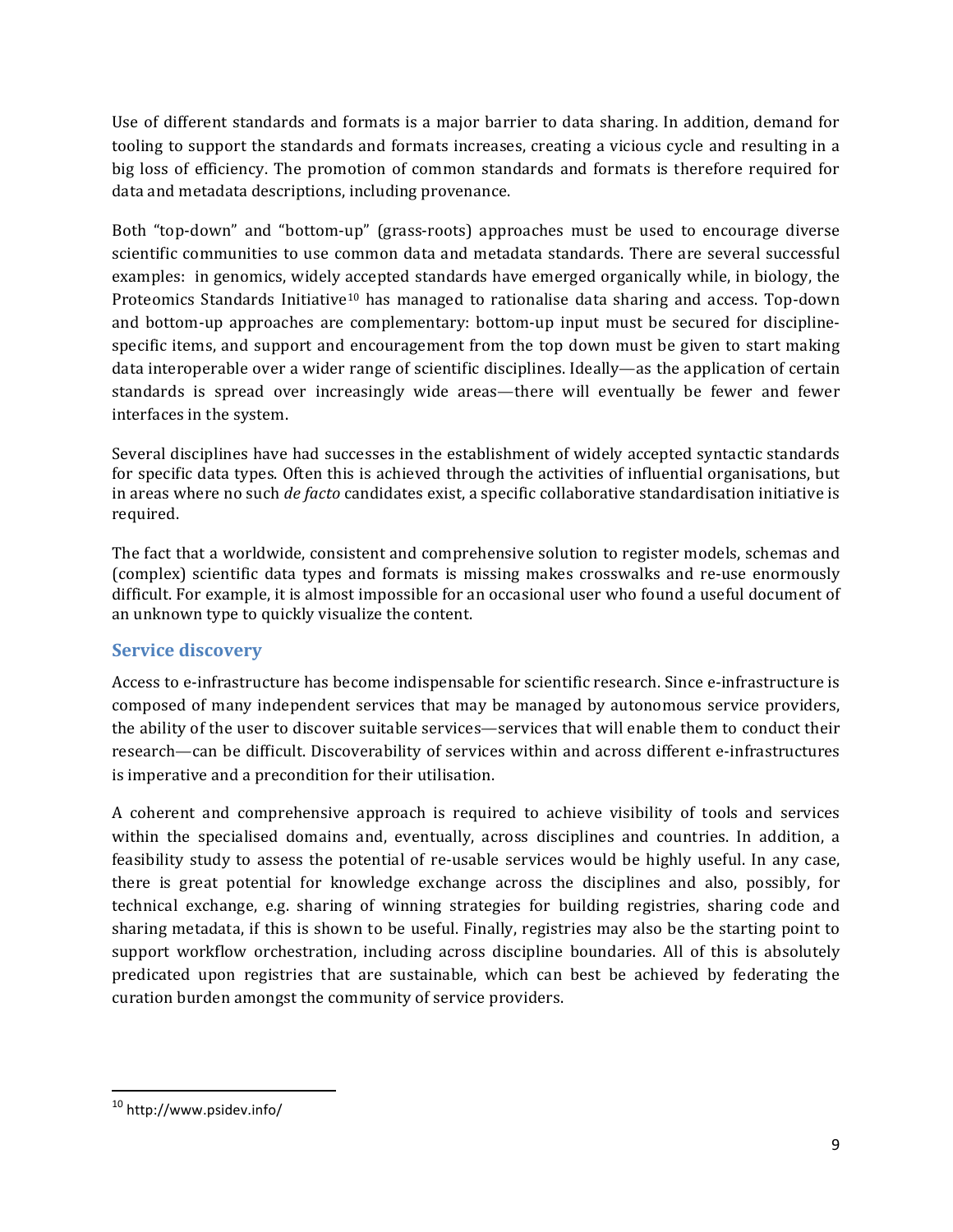BioMedBridges/ELIXIR-DK are building a comprehensive tools and data service registry for the life sciences<sup>11</sup>, including controlled vocabularies in support of consistent resource discovery<sup>12</sup>. DASISH has taken up the metadata component schema that was extended to services within CLARIN, where metadata is being harvested, made available via the Virtual Language Observatory and used for workflow orchestration, and is now working on a joint registry and portal for tools and services with enhanced functions.

#### **Service marketplaces**

Given the diverse landscape of e-infrastructure services and providers, virtual "marketplaces" are needed where users can compare offerings and select the best service provider, also in relation to any costs when imposed. While service registries are the foundation of such a marketplace, user commenting, experience documentation etc. are also required. Such transparent marketplaces will not only enable consumers to select the service that is optimal for their needs, but will also demonstrate the potential demand to the service providers, which will ultimately aid in setting development and support priorities.

#### **Integrated data access and discovery**

In order to share data across scientific disciplines, either for validation or repurposing, it is necessary initially to be able to discover that data and gain access to it. This need brings together many other requirements, such as metadata catalogues for data discovery, PIDs for unique identification of data, the data continuum so the original data that produces a certain result can be located, and a common user identity mechanism that is linked to transport protocols providing access to the data. The internal use of standards, which provide the points of integration between different data sources, is a key aspect to providing layered, distributed integration of data. Communities interested in integrated data access and discovery must agree on such standards.

To achieve semantic interoperability and expose a given data landscape for discovery and easy use, a variety of different distributed integration technologies can be used: (1) REST-based "vignette" integration, which allows presentation of information from specific databases in a human readable form (these resources allow other web sites to "embed" live data links with key information into other websites); (2) web service based "query" integration, where simple object queries across distributed information resources can be used to explore a set of linked objects using dictionaries and ontologies;  $(3)$  scaleable semantic web based technology, with data being exposed using e.g. RDF and SPARQL. The listing reflects a hierarchy where the lowest levels are the semantically poorest, but easiest to implement, whereas the highest levels potentially expose all information in databases that is both permitted for integration and can be described using common standards.

#### **Data storage facilities**

<u> 1989 - Johann Stein, markin film yn y breninn y breninn y breninn y breninn y breninn y breninn y breninn y b</u>

The need to store data is a fundamental scientific requirement: data must be stored (even temporarily) so it may be processed and knowledge extracted. Data storage is needed for large data

 $11$  BioMedBridges tools and data service registry: http://wwwdev.ebi.ac.uk/fgpt/toolsui/

<sup>12</sup> http://bioinformatics.oxfordjournals.org/content/29/10/1325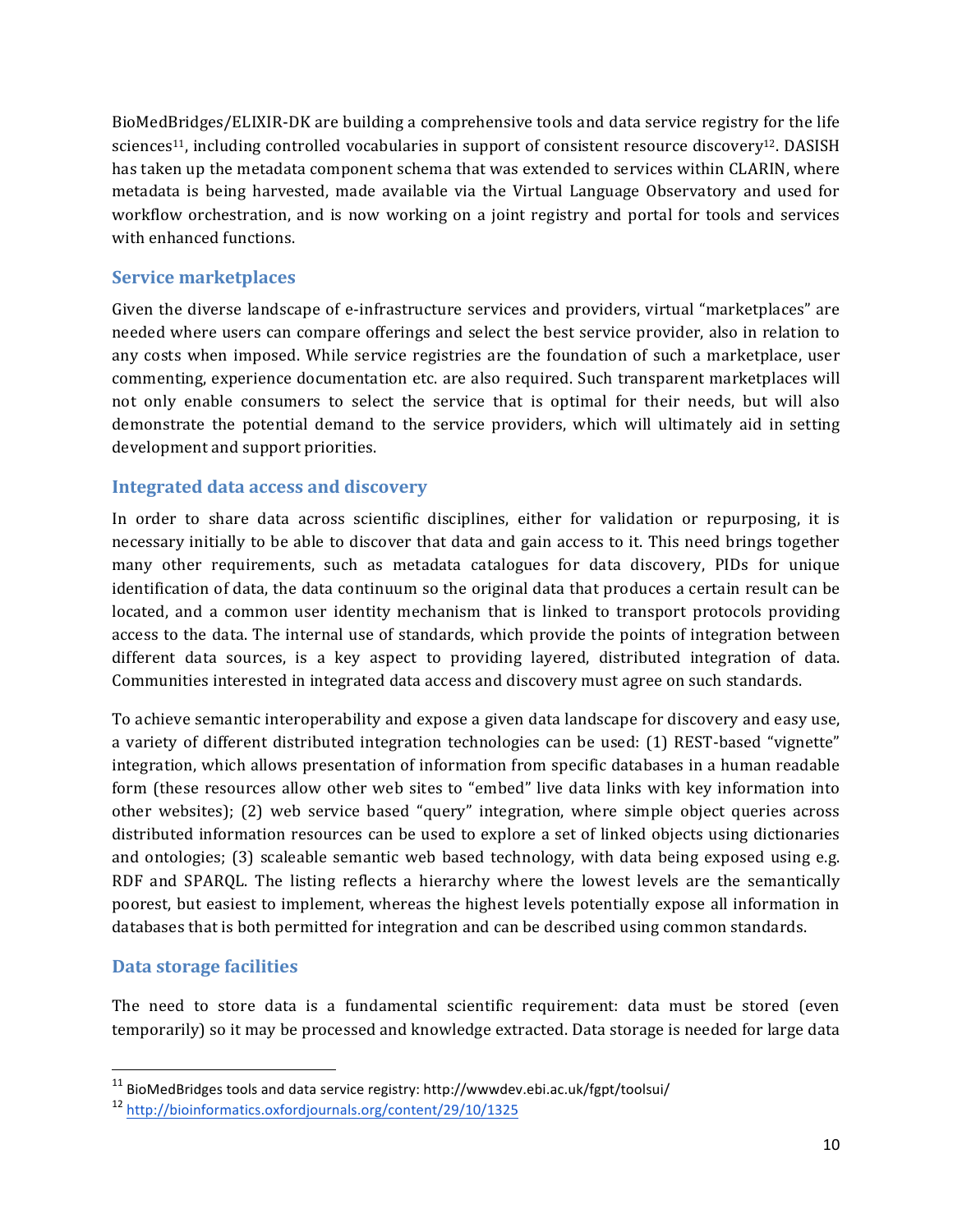factories, such as high-energy physics and photon sciences or molecular biology on one end as well as the small data producer such as individual scientists—the *long tail* of science—on the other. While there are commonalities in the requirements of actors at both ends of this spectrum, the types of storage facilities needed to meet data storage requirements differ. The driver of these differences is not the scientific domain alone, but the individual scientific processes involved.

Challenges with data storage services for small data producers, which are provided by various projects and commercial providers, include a certain lack of trust, presence or absence of guarantees for persistence and preservation of the uploaded data, and final costs.

Although both the physics and bioinformatics communities have many years of experience in handling very large datasets, both are facing new challenges. One of the biggest recent breakthroughs in the life sciences has been the development of high-throughput DNA sequencing technologies. The massive amount of molecular data now being produced is an emerging challenge for the storage infrastructures and it is clear that not one infrastructure alone can solve the problem. On the other hand, the Physics and Astronomy community experiences rapid developments of instruments and detectors that generate extremely high data rates. The costeffective storage and archiving of the resulting data volumes becomes an increasingly complex and challenging task, especially in situations where real-time data reduction is not an option.

#### **Data curation**

All scientific data has intrinsic value, not only for the advancement of knowledge but also economically, based on the financial investments in the science that generated it. To gain maximum return on this investment, data must be made accessible to the wider research community through effective curation, with necessary metadata allowing the data to be understood and used. Without this, a huge amount of data may simply be archived and never exploited. This problem grows as the amount of data generated explodes and data use intensifies. Open Access to scientific (and other) data is becoming increasingly topical and important. It is a golden opportunity for inter-disciplinary  $collaboration$  and for multi-disciplinary infrastructure(s) and services.

Data curation requires highly skilled specialists qualified in their scientific fields who understand the data and can use supporting software. This essential role is currently significantly undervalued, with career progression heavily weighted towards traditional research activities.

There must also be policies to encourage researchers to deposit pre-curated data. In the many years of experience the biomedical sciences (bioinformatics) have in providing public archives for scientific data, it has proved to be extremely hard to persuade data submitters to provide even the most basic information on their data. To ensure that they do, policies are required that encourage researchers and projects to deposit their data and associated "knowledge" (software, metadata, documentation etc.). Deposition of research data in a suitable format and including all necessary metadata and provenance information must be a key part of the research process.

#### **Privacy and security**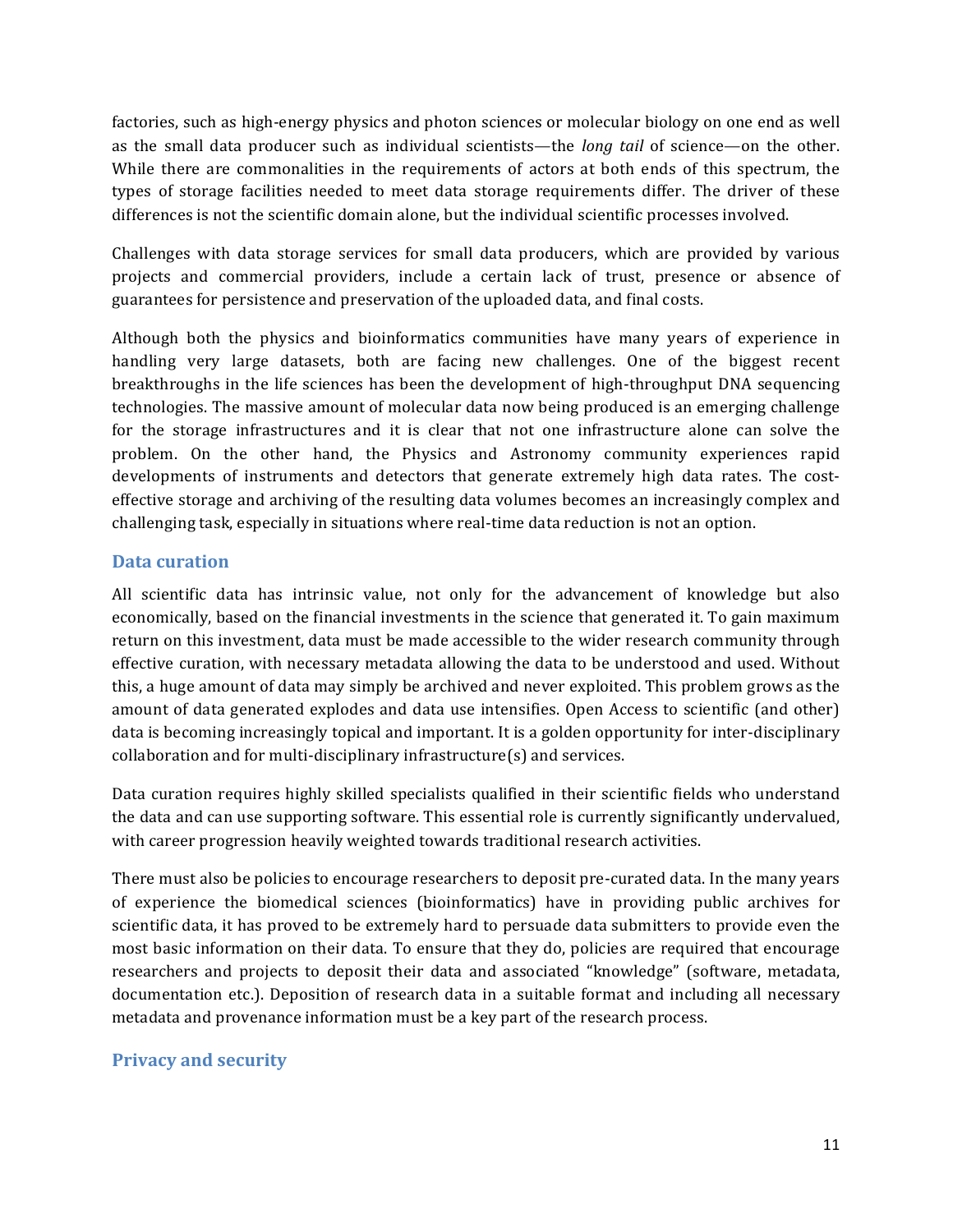The handling of data with ethical, legal and societal implications (ELSI) has become a challenge in the biomedical sciences as well as the social sciences and humanities. Legal and societal aspects are increasingly being faced within domains such as e.g. genetically modified organisms, measuring the energy consumption of a private household, recording personal behavior and parameters, or earthquake predictions. It is therefore critical that appropriate e-secure systems to store and provide ELSI data are developed.

As an example, in the field of genomics research, the current practice is that data access committees within the respective database/institute handle requests to use sensitive data, and the access applications are submitted by each individual researcher or research group for each individual dataset. 

This process of individually assessing each request will not scale for the era of genomics. Infrastructure to manage this in an automatic yet secure way is urgently required. This could be implemented, for example, via a model where ELSI data would be stored and remain in a trusted repository using a fully-controlled cloud storage, with access to the data being restricted to certified researchers that use certified software.

It is crucial that ELSI data remains available to be used in research, and it must be a priority to ensure that there are means to securely provide access to sensitive data.

#### **Dynamic data**

Dynamic Data—such as for example from environmental real-time measurements—can be characterized by a continuously changing content of the Digital Objects (DO) they consist of, which is caused by asynchronous processes. Dynamic Data sets are mutable and dependant on asynchronous processes during data acquisition. Dynamic Data needs to be part of the registered domain of data, i.e. it must be referable and citable, replicated to guarantee persistence etc. This is also important in the context of quality assessment and control of data streams.

When planning data management processes, the special characteristics of datasets need to be considered. Among these are the PIDs that should be associated with data streams; another issue is dealing with streaming analytics of parallel data streams. At a point in time during measurements and streaming, depending on the performance of the data-producing equipment (such as sensors in remote areas or mobile devices used for massive crowd sourcing), datasets may be incomplete. They also may include systematic errors due to the production context. In contrast to immutable data, where version registration is controlled by explicit steps from humans or within workflow chains, mechanisms for identification, replication etc. have not been established in the case of dynamic data.

There is an urgent need for a Data Fabric solution for dynamic data, which is an environment where automatic workflows (based on widely agreed policies and practices) curate generated data in realtime so that its Digital Objects can be managed, cited, accessed and used in all phases.

#### **Semantic annotation and bridging**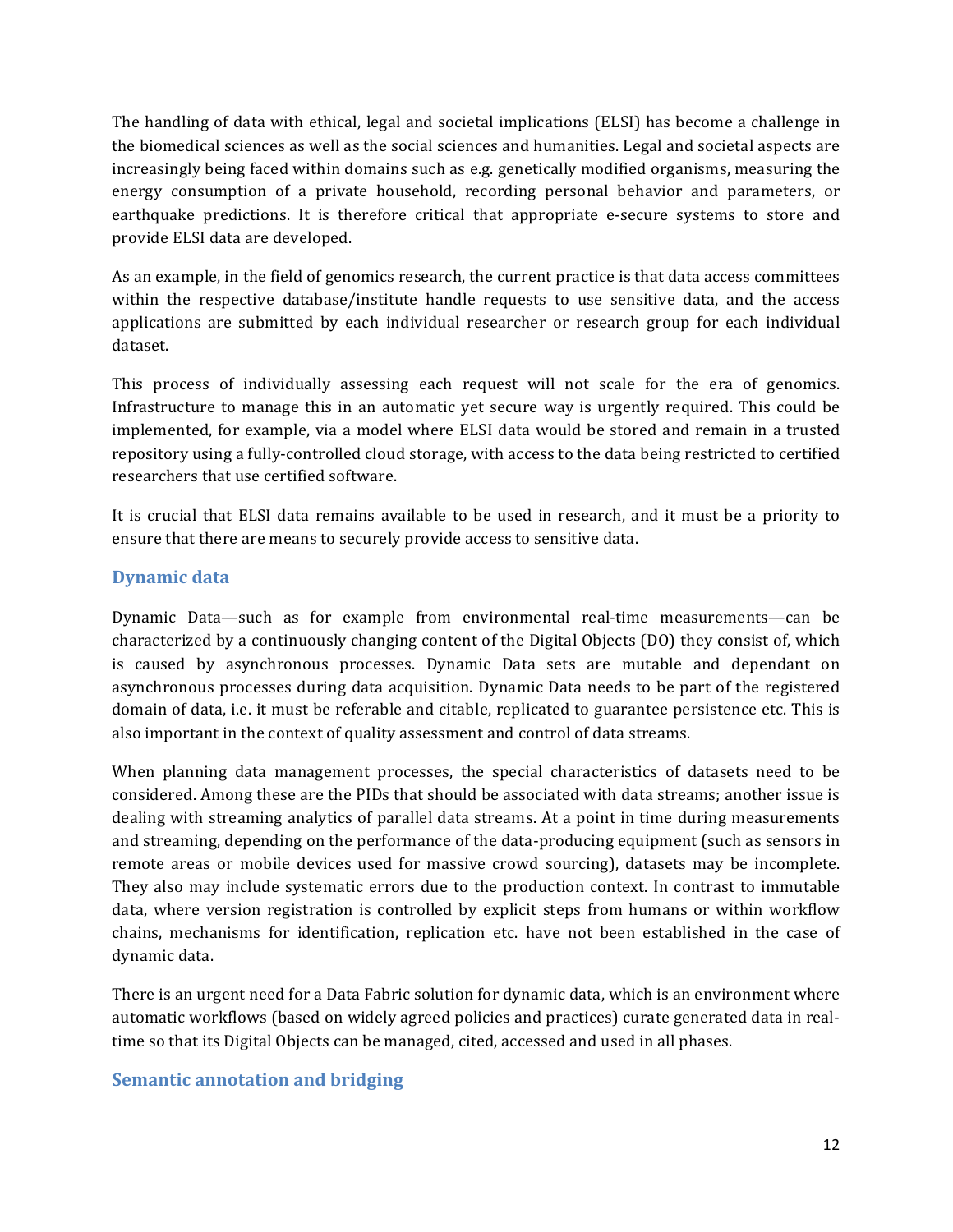Data can originate from many independent sources, each of which may have its own semantics. It is important for interdisciplinary researchers to have a methodology by which information from a large number of sources can be associated, organized, and merged. Semantic annotation can be seen as a common service that can be applied to processes of data enrichment and quality assurance in many scientific disciplines. Semantic annotation of data and anchoring of data to ontologies increases the feasibility of semantic bridging, a paradigm that is becoming increasingly important.

Disparate sources of data can automatically be related via overarching ontologies. It is possible to interrelate any pair of ontologies indirectly through semantic bridges consisting of many other previously unrelated ontologies, even when there is no way to determine a direct relationship between them. The relationships among the ontology fragments indicate the relationships among the sources, enabling the source information to be categorized and organized.

Tools exist which enable researchers to annotate data against ontologies and to map free-text annotations to trusted ontologies. This is especially important for (semi-) automatic services that curate data in order to manage systematic errors, incomplete metadata, or adaptation to changing metadata concepts.

## **Supporting tasks**

#### User community body

The relevance of an e-infrastructure is defined by its users and the scientific research that it supports. The requirements of the researcher must therefore drive the continuous development of any e-infrastructure for it to remain relevant. As the importance of European e-infrastructures grows and matures, it becomes increasingly important that user communities are able to voice requirements and help drive the direction of their evolution. Similarly, the European einfrastructure providers themselves need to understand the requirements of a wide variety of user communities which, in general, are not necessarily the end users themselves, but the institute or project that supports them. For individual research infrastructures, as well as cooperating infrastructures in a scientific domain, it would be beneficial to exchange experiences in consultation processes with the user communities, and the other way around with mechanisms allowing users to raise their ideas and suggestions in an organized way or even influence the direction of infrastructure development.

EIROforum has proposed<sup>13</sup> a pan-European user forum for organisations and projects that operate at an international level in order to present to the policy makers and the infrastructure providers where there are common needs and opinions and where there is divergence. This will provide both policy makers and e-infrastructure providers with a view across many research domains, enabling them to take strategic decisions that will reflect the commonalities, and differences, that exist.

It should be noted that many initiatives have applied many different strategies to optimise user engagement. The proposed pan-European forum should be seen as a complementary and necessary

<sup>13</sup> http://cds.cern.ch/record/1545615/